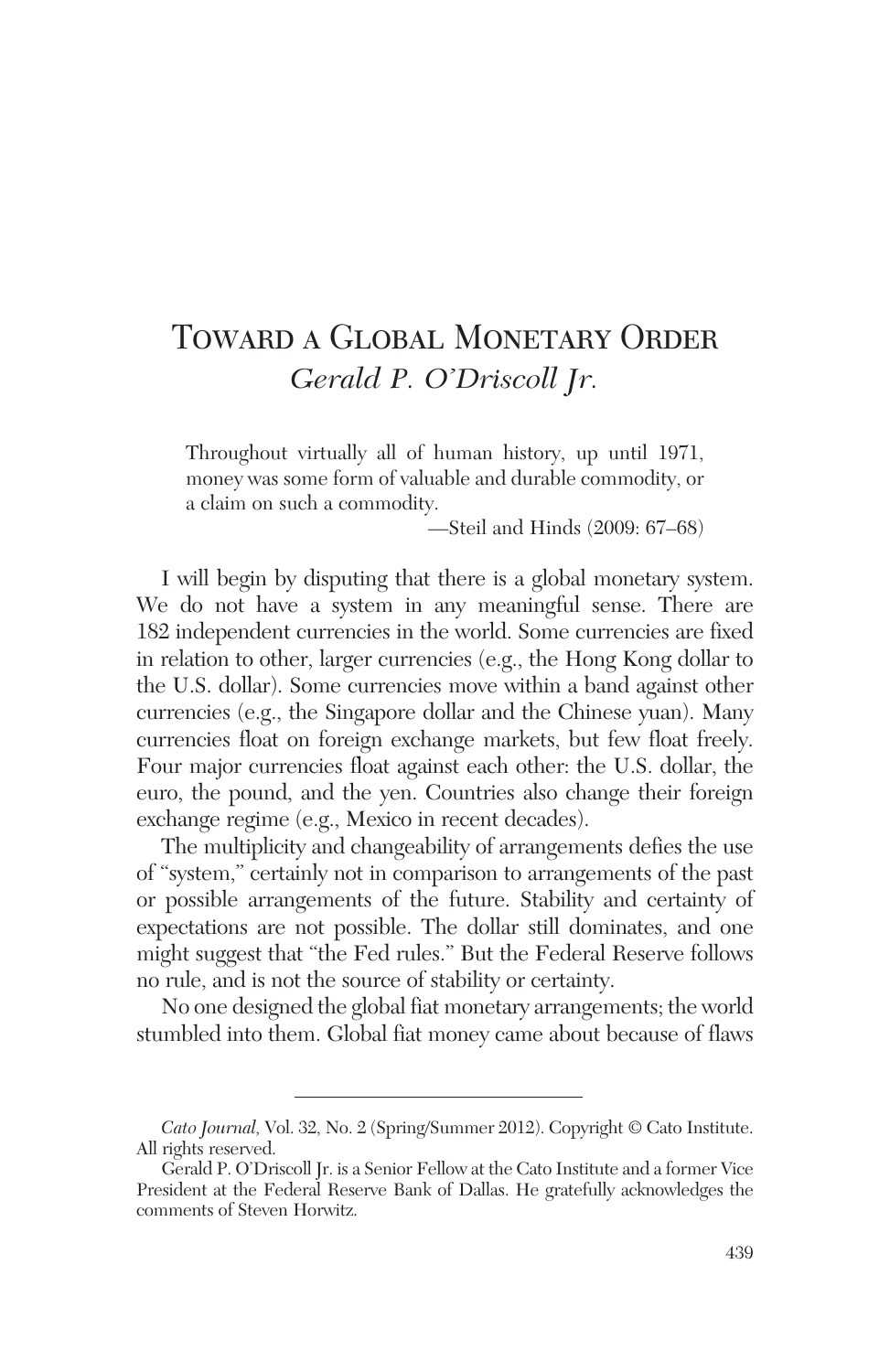in the prior global monetary arrangements and political considerations in the United States.

There certainly were advocates for the current system. They believed that fiat monies would work better than the gold standard. The problem is that all the supposed advantages have proved elusive, and the predicted deficiencies have been realized in practice. The issues were debated in the 1930s, and that debate remains surprisingly modern.

## Monetary Nationalism

The theory behind current global monetary arrangements is monetary nationalism. It argues that each country should have its own money, and that the size of the national money stock should *not* be determined in the same way that money is distributed in different regions within a country. In the case of the United States, trade and capital flows among the states determine the share of the total money supply held by residents in each state. A truly global monetary order would work the same way across countries. That was basically how the classical gold standard worked in the 19th century (Hayek 1937: 4).

The world has not experienced the operation of the classical gold standard since the eve of World War I. Countries suspended convertibility during the war, that is, they denied their citizens and foreigners the opportunity to exchange national currencies for gold. Central banks financed government wartime spending by printing money. Consequently, prices rose.

After the war, there were price deflations of varying magnitudes. These were exacerbated by the decision of some countries, notably the United Kingdom, to return to gold convertibility at the prewar parity. Economists as diverse as Ludwig von Mises and John Maynard Keynes, as had David Ricardo 100 years before, advised against the return to convertibility at prewar parity. Their advice was ignored (Hayek 1937: 44).

The post-WWI system was a form of the gold-exchange standard. Central banks economized on their gold reserves, which created chronic payments problems among the central banks. Creditor countries were pressured not to demand gold reserves from debtor countries (Meltzer 2003: 137–270). *The fundamental problem was not gold, but its undervaluation relative to national currencies.*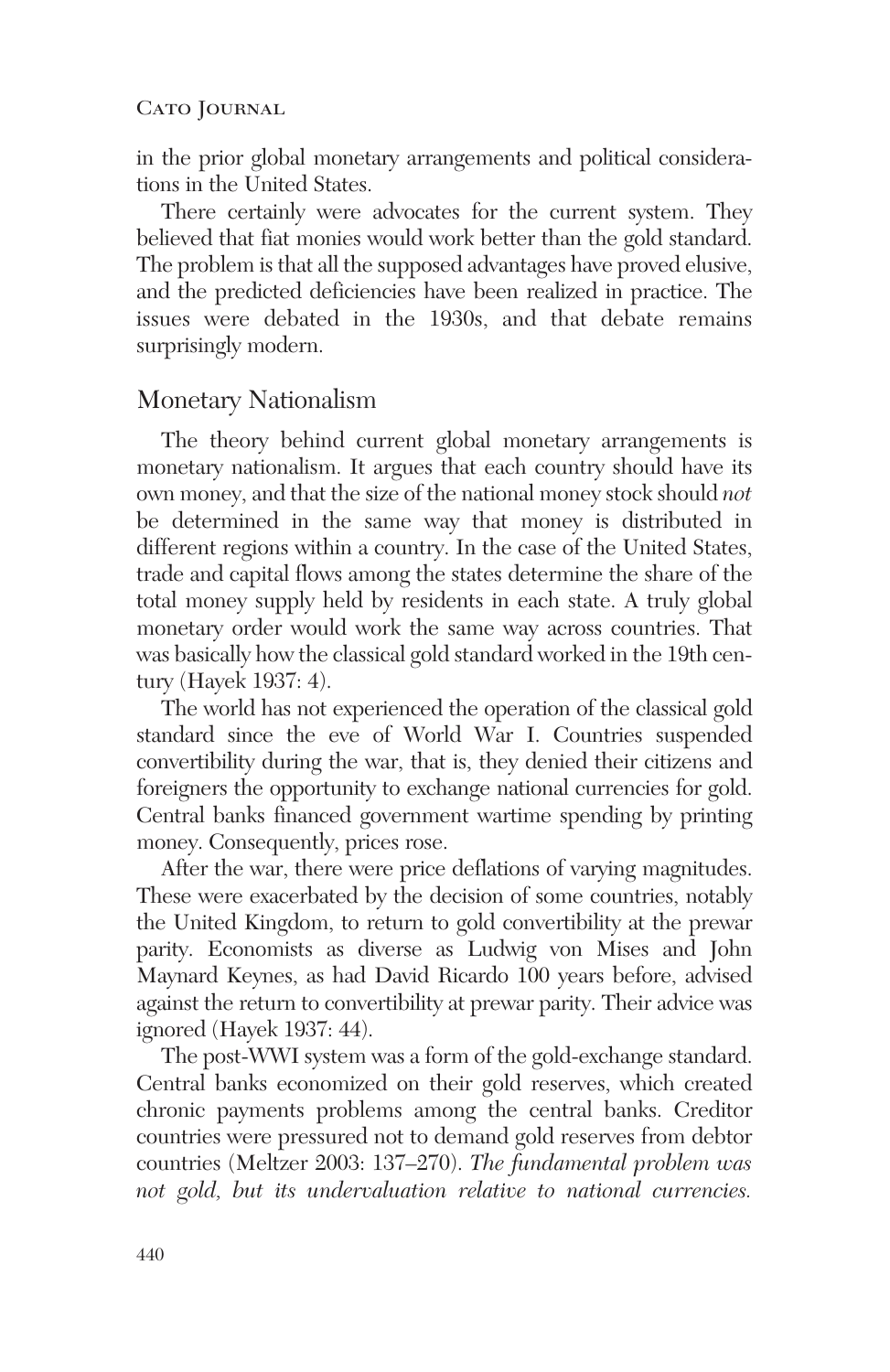The amount of undervaluation differed in different countries. Gold constrained but did not determine the supply of national currencies. There were already elements of monetary nationalism within the system. Gold flows were often "sterilized"—that is, offset by changes in national money supplies independent of the gold flows (Friedman and Schwartz 1963: 284–85, 291).

The system collapsed in the wake of the Great Depression. Country after country suspended convertibility. In the past, such suspensions were limited to wartime and viewed as temporary. In the 1930s, the breakdown of international trade and investment flows mimicked what happens in wartime. Some view that breakdown as prelude to the next war.

The world (or at least the United States and Europe) found itself with fiat currencies. The question was whether there would be a return to a gold standard. There were efforts for such a return. Some economists preferred to make virtue out of necessity and made the case for monetary nationalism as the new global monetary system.

Monetary nationalists thought the system would produce a number of benefits. Avoiding price deflation loomed large, and Hayek (1937: 7–8) regarded that "as the only argument on which the case for monetary nationalism can be rationally based." Fear of deflation, then as now, is a dominant concern. But it is surely suspect, as the example of the United States illustrates.

Money flows constantly among the 50 states, redistributing shares of the national money supply. Scarcely anyone knows it is happening (White 1998: 394; Steil and Hinds 2009: 95–96). Importantly for this discussion, changes in the share of the national money supply do not produce regional or state inflations and deflations. Prices, at least of traded goods, are left unaffected. The money flows effect changes in the geographic distribution of real resources. And that is how a truly international monetary system would work.<sup>1</sup>

There were periods of sustained deflation in the 19th century. They were associated, however, with technological progress and associated productivity growth. In both the United Kingdom and the United States, economic growth occurred along with falling prices. Between 1873 and 1913, Britain experienced growth in real income

<sup>&</sup>lt;sup>1</sup>White (1998) outlines a system of "monetary internationalism" in which there is not only an international base money (gold) but also transnational fiduciary money (bank notes and deposits) with global branch banking.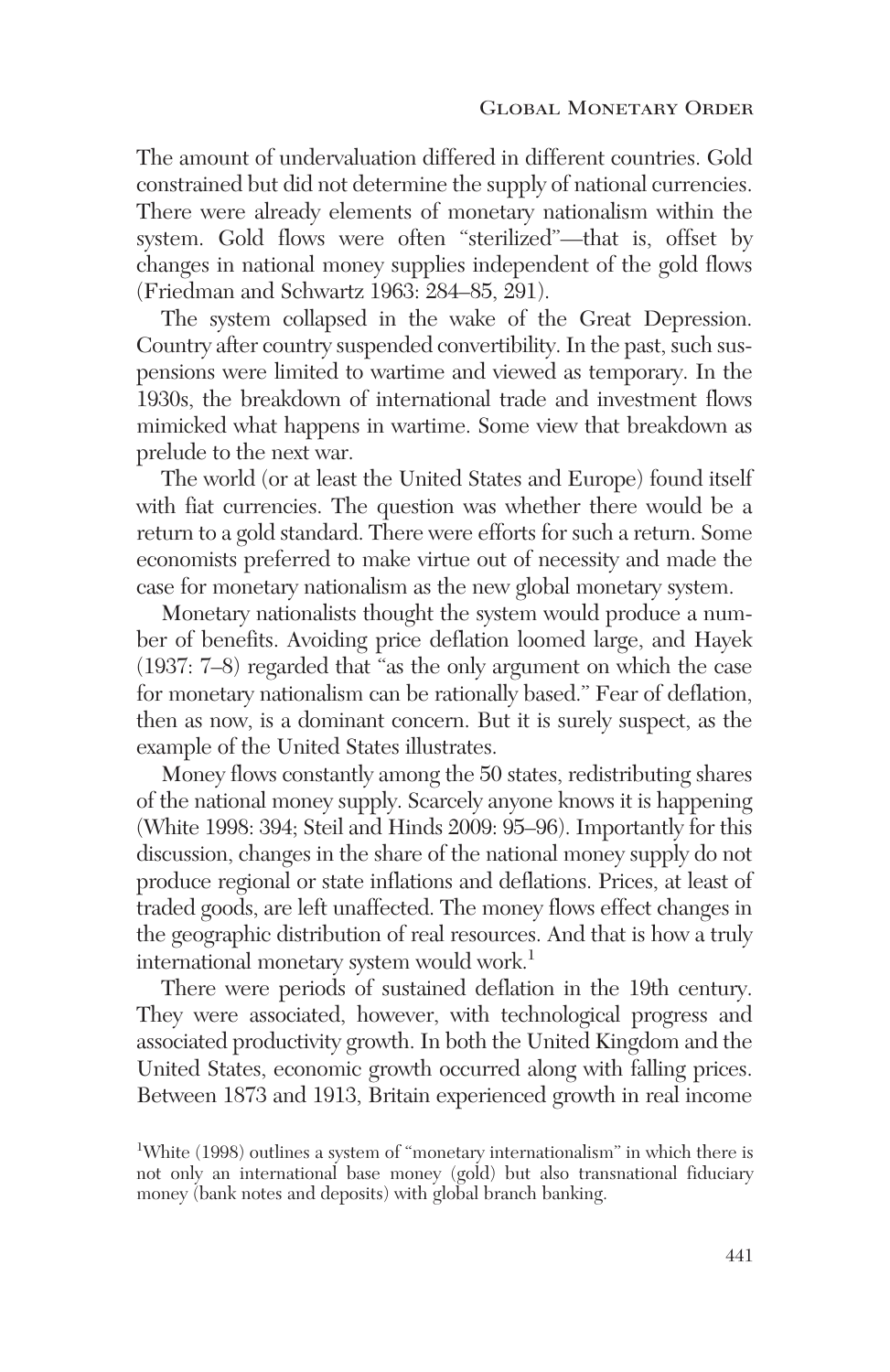of 65 percent while prices fell 20 percent on average. In the United States, the income gain was 110 percent while prices fell 32 percent (Steil and Hinds 2009: 167–68).

In the 1870s, Friedman (1992: 113) notes, "Prices came down as rapidly as they did only because output was rising so much faster than the quantity of money was." Friedman and Schwartz (1963: 15) observed that the historical record "casts serious doubts on the validity of the now widely held view that secular price deflation and rapid economic growth are incompatible." They also found there were periods of decelerations in the rate of economic growth (from approximately 1892 to 1896), followed by sharp accelerations (1896–1901). But there was growth over the entire period 1879–1914. Friedman and Schwartz (1963: 93) conclude "that the forces making for economic growth over the course of several business cycles are largely independent of the secular trend in prices."

In the United Kingdom for the period from resumption after the Napoleonic Wars to the eve of WWI, the price level was roughly unchanged. True long-run price stability is a major economic benefit of the gold standard. The deflationary episodes in the 19th century reflected the conflux of two events: extremely rapid economic growth and the international spread of the gold standard. As countries adopted gold, the monetary demand for it increased. Technological advances in gold production and new discoveries of gold eventually enabled the supply of gold to catch up to the new global demand for gold for monetary use (Friedman 1992: 112–13).

I am making a distinction between what has been called "good" and "bad" deflation by Selgin (1997) and Horwitz (2010). Good deflation is a consequence of strong productivity growth. Goods become cheaper over time. Real wages rise because of the productivity gains. And the real value of money balances increases. Bad deflation is a consequence of monetary shocks. The causes of the two deflations are different and so, too, are the consequences. Monetary history simply does not support the view that deflation is always bad.

The idea that "deflation is bad (always)" comes from the consequences of the breakdown of the gold standard, not its operation. The major breakdown was caused by WWI, from which the system never fully recovered. The monetary shocks and unanticipated inflation of WWI were followed by what amounted to a deflationary monetary shock of returning to convertibility at prewar parities. These were not the growth-induced secular declines in prices of the 19th century.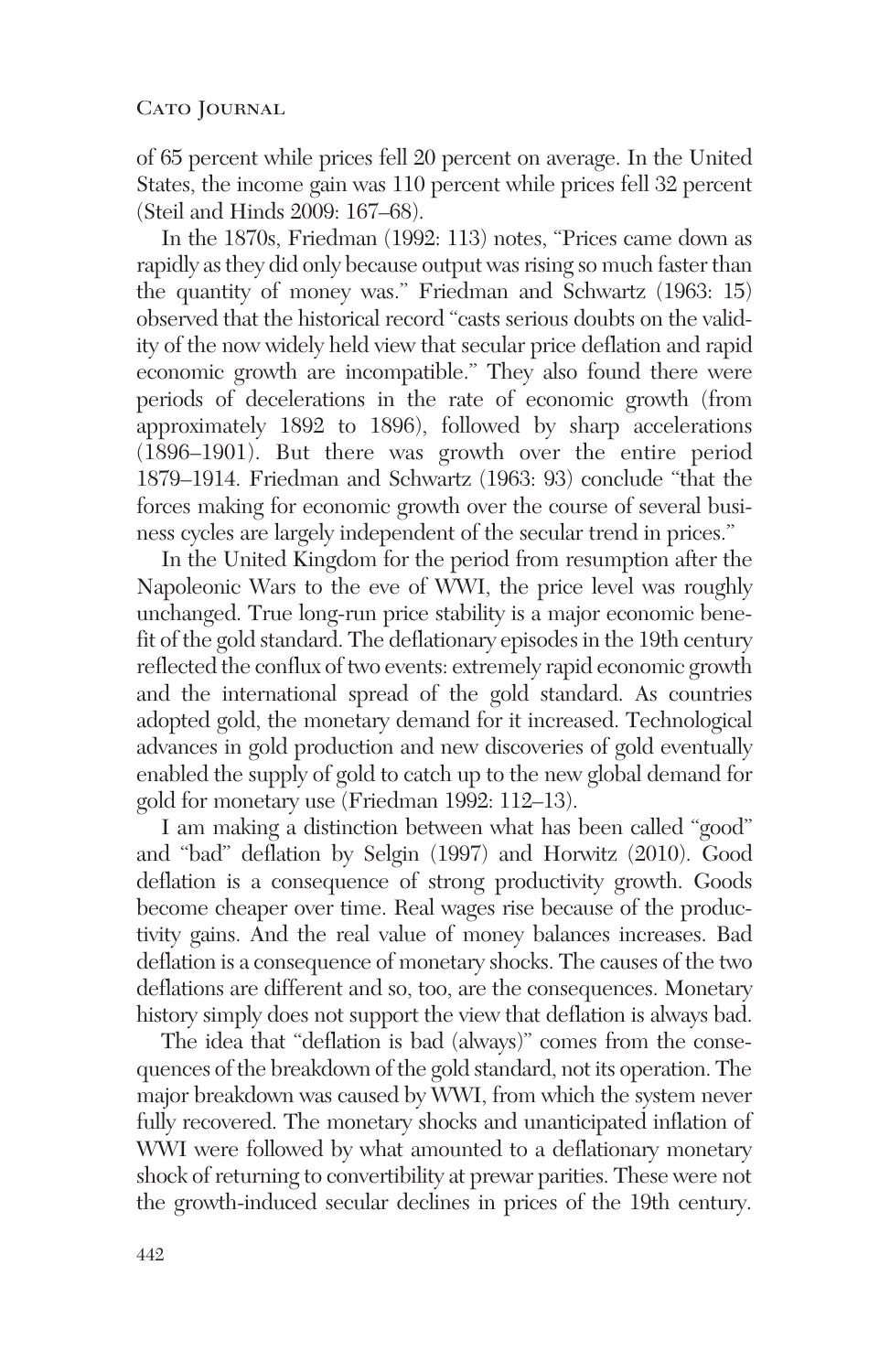And then there was the experience of the Great Depression. Friedman and Schwartz (1963) argued that the Fed permitted the money supply to collapse. It is an explanation now broadly accepted. The return to the gold standard at the wrong parities and policy errors of central banks were to blame. As I have noted, central banks could and did exercise discretion under the gold-exchange standard.

Fiat money and flexible exchange rates are supposed to insulate countries from the transmission of financial shocks. They obviously have not done so. It is instructive to understand why. Hayek (1937:56) diagnosed why they would not work as promised. The "variability of exchange rates introduces a new and powerful reason for short-term capital movements." The fear of depreciation in an exchange rate drives capital out of that currency, while the expectation of an appreciation in a currency attracts capital into assets denominated in that currency. Such movements can be self reinforcing, leading to large swings in exchange rates. It is a scenario that has been repeated many times since Hayek predicted them.

It is worth dwelling on the issue. First, and contrary to popular mythology, capital flows in the 19th and early 20th centuries were proportionately *higher* than today. According to Steil and Hinds (2009: 93), "Mean current account surpluses and deficits as a percentage of GDP in 1880 were roughly twice as high as they are today. British foreign net investment reached 7.7 percent of GDP in 1872, and a high of 8.7 percent in 1911—nearly twice Japan and Germany peaks in the late 1980s."

What separates the gold standard from monetary nationalism is that short-term capital movements were stabilizing in the classical gold standard while, as Hayek predicted, they can be destabilizing with fiat currencies. For the gold standard, Steil and Hinds (2009:95) explain the mechanism: "Trade deficits not offset by an inflow of long-term capital could be reliably financed by short-term inflows stimulated by a modest rise in short-term interest rates. The cross-border flow of gold itself was peripheral to the adjustment mechanism."

## Bretton Woods

The 1930s witnessed a collapse of global trade and capital flows. Currency blocks formed within which trade occurred behind protective tariffs (Friedman and Schwartz 1963: 315, 315n). Monetary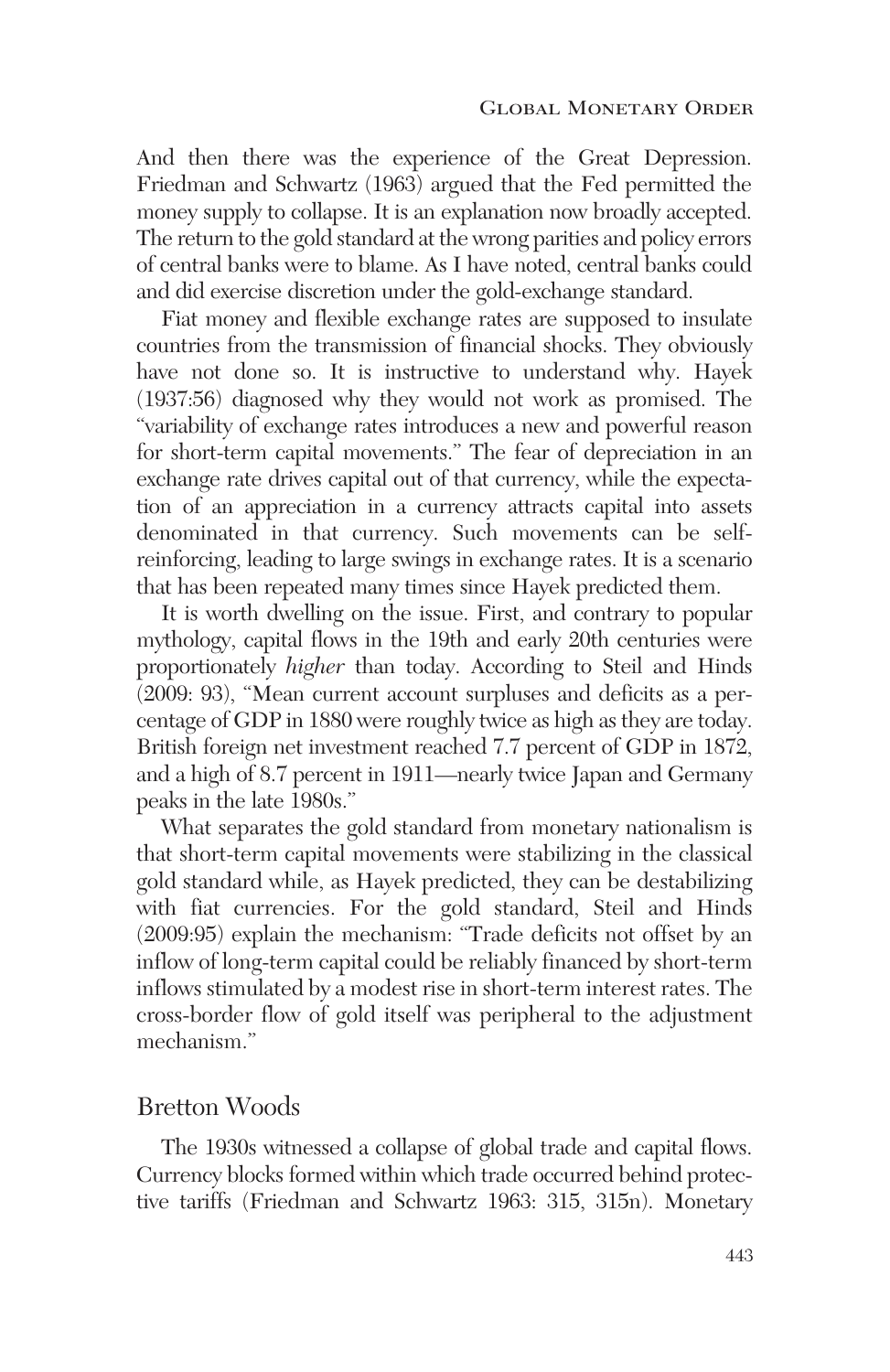nationalism, including competitive currency depreciations, was associated with the decline in global trade and investment. The allies, particularly the United States and Great Britain, were determined that post-WWII international institutions would avoid the beggarthy-neighbor policies of the 1930s. The Bretton Woods system of international organizations and its monetary arrangements was the outcome. Meltzer (2003: 612–27) and Eichengreen (2011: 45–51) provide historical accounts.

The Bretton Woods monetary system envisioned fixed exchange rates with a gold linkage. All other member countries linked to the U.S. dollar with the dollar linked to gold. The gold linkage was even more tenuous than with the post-WWI gold exchange standard. The economizing on gold reserves was even greater. It was truly a dollar standard with the ghost of gold.

It worked as long as it did because, at the end of World War II, there was a dollar shortage among trading partners. Countries needed dollars, which constituted international reserves, to grow and rebuild their economies. They accumulated dollars through trade and by attracting long-term investment. By the end of the 1950s, however, the global dollar shortage had ended. As Eichengreen (2011:49) wryly observes, "This was not an entirely happy development." The inner contradictions of Bretton Woods were now revealed.

Bretton Woods depended on the United States running chronic balance of payments deficits in order to provide global liquidity. When the dollar shortage ended, however, the United States continued to flood the world with dollars. The link to gold was fixed at \$35 per ounce. The supply of dollars was elastic and the supply of gold was inelastic. To continue to function, foreign holders of dollars had to be persuaded not to demand gold for their dollars (Eichengreen 2011: 49–50; Steil and Hinds 2009: 223–26). Such a system was bound to collapse, as had the gold-exchange standard. President Nixon's decision to close the gold window in August 1971 (i.e., permanently end the convertibility of dollars into gold) was in response to a growing international run on the dollar for gold amid rising U.S. inflation $^2$ 

 $2^2$ Meltzer (2009: 763–69) and Ferrell (2010: 50–54) provide an account of the Camp David meeting at which the decision was made (along with imposition of price and wage controls and other policies).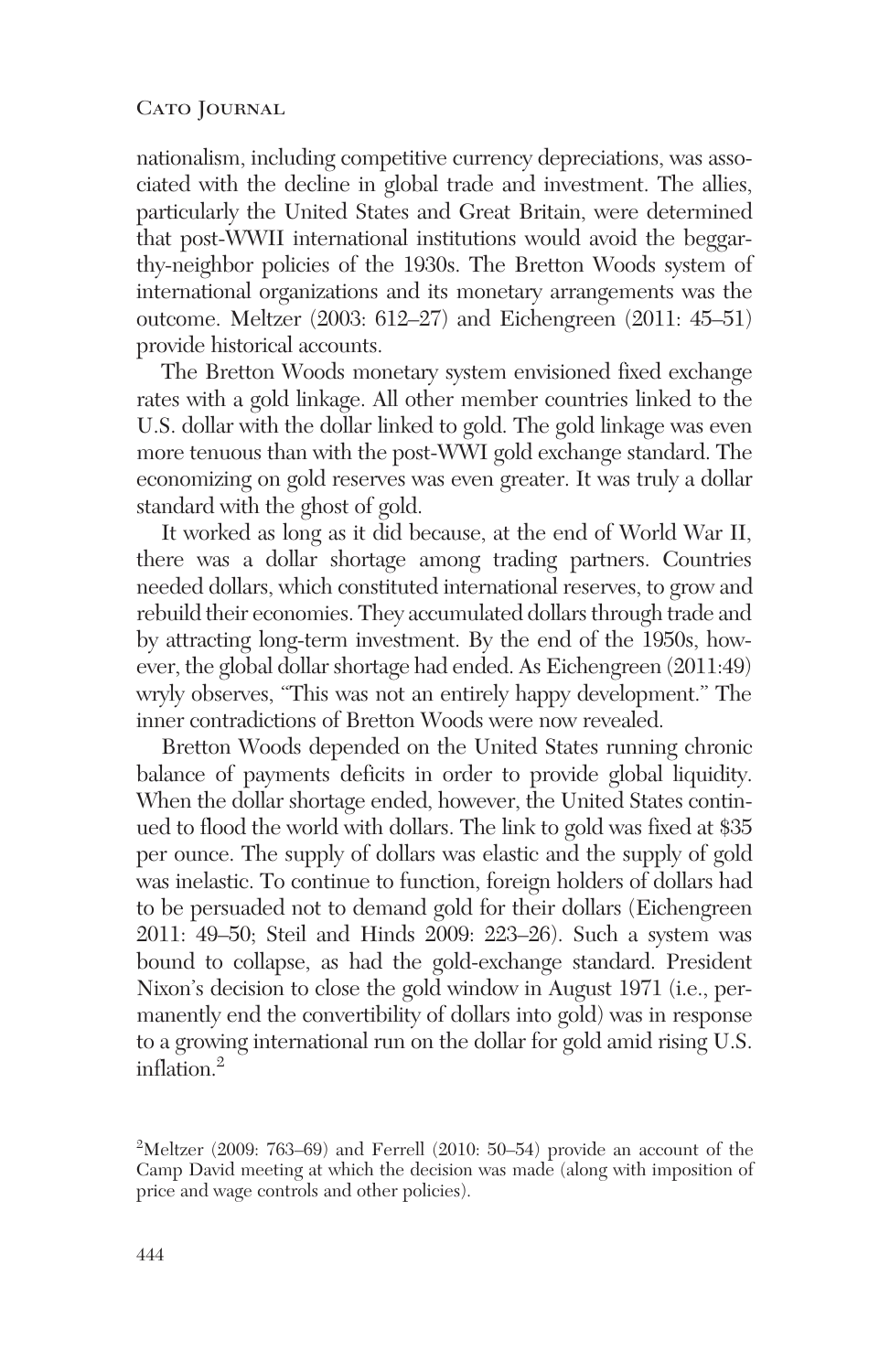Monetary nationalism had not won by the persuasiveness of its intellectual arguments, but by default and political tactics of a president worried about his reelection. There was no finely tuned economic calculus behind the Camp David decision. The world once again returned to fiat currencies and floating exchange rates. It was a system historically associated with wars and the temporary expedients that war begets. What followed immediately was the first peacetime high-inflation episode in the United States.

Longer-term, the pure fiat money system exposed the rest of the world to what Steil and Hinds (2009: 200) term a monetary conflict of interest within the Fed: "The money it creates is both a domestic currency and international one, and the objectives of each of the aspects of the dual role can and frequently do clash." The legacy today is a Fed policy that is increasingly viewed as a beggarthy-neighbor policy to gain competitive advantage for its exporters. It is a return to the 1930s.

# The Way Forward

Steil and Hinds (2009) emphasize that the gold standard was the monetary system compatible with the classical liberal order namely, with free trade and free capital movements. That order worked because governments were much smaller than today (about 10 percent of GDP). This realization led Steil and Hinds (2009: 239–39) to shy away from the logic of their own argument, which is a return to the gold standard. In much the same fashion, Hayek (1937) deferred to what he thought was politically possible and did not follow his own logic.

I don't know what is politically possible, nor do most economists. There is nothing in the training of economists that provides that expertise. I do know that economic freedom and political freedom are systematically related. To maintain the classical liberal order requires the monetary arrangements congruent with that order (O'Driscoll 2012). That system is the classical gold standard.<sup>3</sup>

There are many moving parts in monetary reform. Ultimately, as many thinkers in the 1930s realized, monetary reform requires

<sup>&</sup>lt;sup>3</sup>In principle, another commodity could substitute for gold.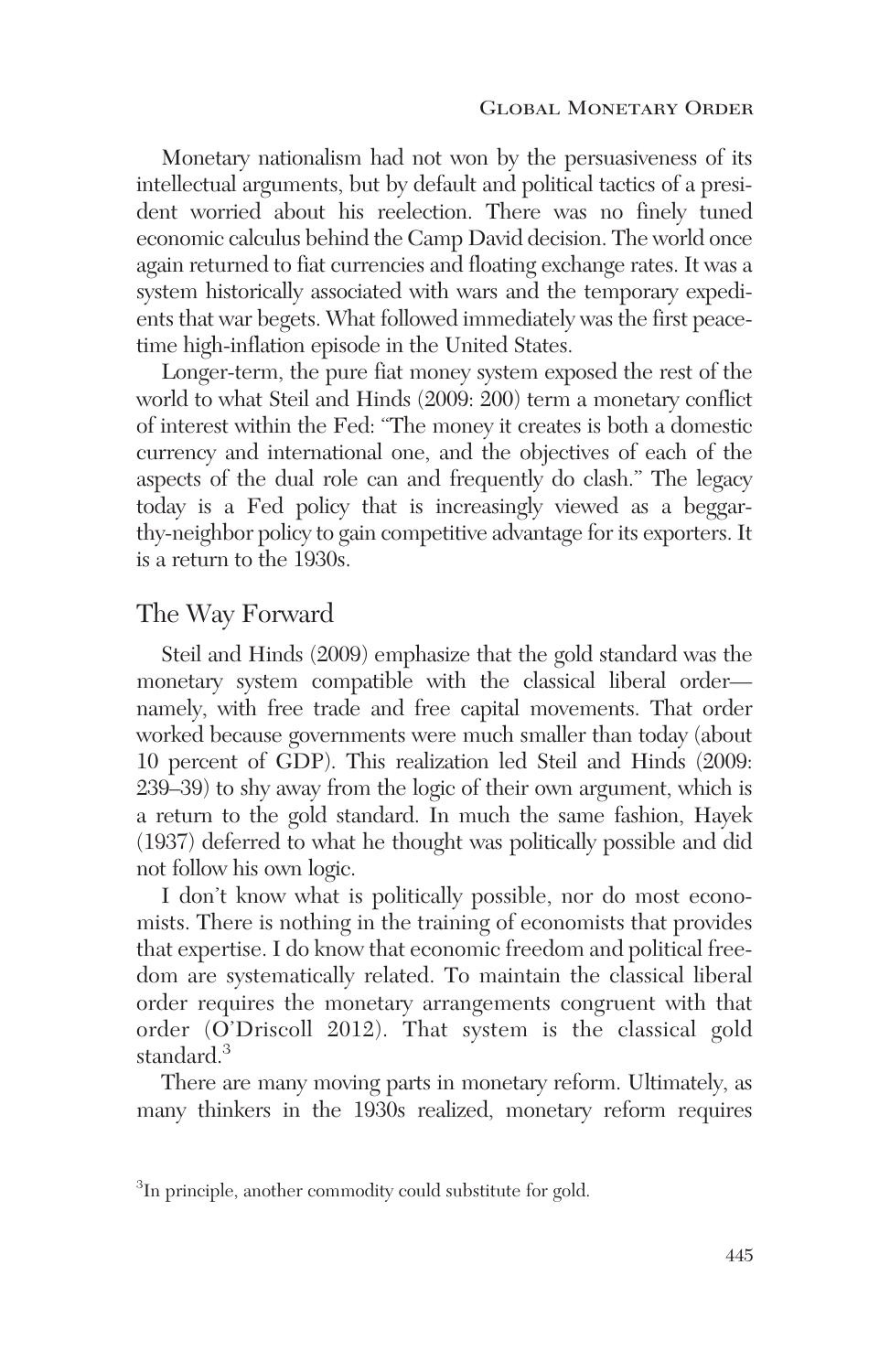reform of the banking and financial system (Hayek 1937: 76–84). My argument is that monetary reform comes first.<sup>4</sup> The classical gold standard has worked with a variety of different banking systems. Vera Smith (1936) provides a historical perspective from an advocate of free banking. Free banking systems, which showed considerable institutional variation, have no central bank.

In Britain, the gold standard operated with a central bank. The Bank of England was founded in 1694 and the gold standard adopted only much later. The Bank of England dominated the system. There were many commercial banks in both England and Scotland. Lawrence H. White (1984) provides historical background and an argument for the superiority of the Scottish system of free banking over the English system with central banking.

The United States adopted gold in the 1870s, but had no central bank until 1913. The banking system was highly fragmented with numerous small institutions. Branching was highly constrained if not forbidden. Banks with a national charter issued notes.

In Canada, there emerged a system of a small number of nationally branched banks with some other financial institutions (such as trust companies). The banks issued the currency and there was no central bank until 1935 (Rich 1988). The Canadian banking system survived the Great Depression without a major failure and without a central bank to act as lender of last resort.<sup>5</sup>

The structure of the banking system matters. But adoption of the gold standard is a key for restoring monetary discipline and a free monetary order. A gold standard accomplishes two goals (1) it constrains a central bank from offsetting good, productivity-driven deflation, and (2) it makes bad deflation less possible. Yet, a gold standard doesn't solve all problems. Restoring a commodity standard is a necessary, but not a sufficient condition for monetary reform.

The argument for gold is not that it is a perfect monetary system. There is no such thing. The most basic argument for a commodity standard is a Public Choice one: it constrains the ability of the fiscal authority to spend. If there is a central bank, a commodity standard prevents the kind of wholesale monetization of government debt that is now occurring in developed countries.

<sup>4</sup> On reform of the banking system, see Selgin, Lastrapes, and White (2010). 5 The Reserve Bank of New Zealand was founded in 1934.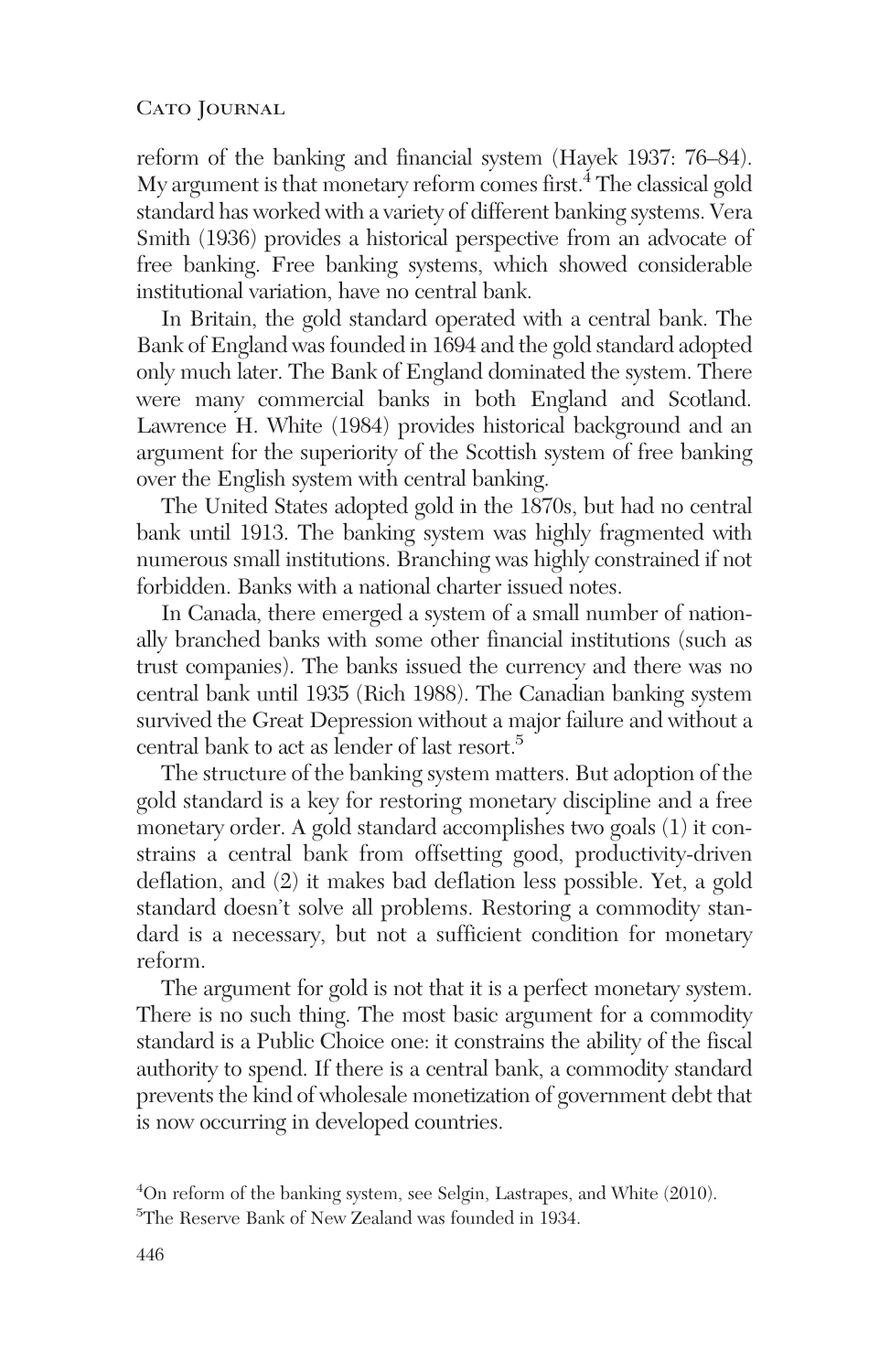A few intellectual efforts have been made toward restoration of the gold standard, such as by Todd (2004) and White (2012). It is unlikely to come about through international agreement, but it did not do so in the 19th century either (Steil and Hinds 2009: 84). Britain's adoption was a strong impetus to its gradual adoption by other countries that saw it in their self-interest to do so. It emerged as a global monetary system in an unplanned fashion.

My argument is simply that restoration of the gold (or other) commodity standard must be on the agenda for those wanting to restore a classical liberal order. Doing so undoubtedly requires greatly downsizing government. Downsizing government is its own imperative. A gold standard, by constraining central banks, would help limit the growth of government. It would also render possible a serious debate over the rationale for central banking.

# References

- Eichengreen, B. (2011) *Exorbitant Privilege.* New York: Oxford University Press.
- Ferrell, R. H. (ed.) (2010) *Inside the Nixon Administration: The Secret Diary of Arthur Burns, 1969–1974.* Lawrence, Kan.: University Press of Kansas.
- Friedman, M. (1992) *Money Mischief: Episodes in Monetary History.* New York: Harcourt Brace Jovanovich.
- Friedman, M., and Schwartz, A. J. (1963) *A Monetary History of the United States, 1867–1960.* Princeton. N.J.: Princeton University Press.
- Hayek, F. A. ([1937] 1971) *Monetary Nationalism and International Stability*. Reprint. New York: Augustus M. Kelley.
- Horwitz, S. (2010) "Deflation: The Good, the Bad and the Ugly." *Freeman* 60 (January/February). Available at www.thefreeman online.org/featured/deflation-the-good-the-bad-and-the-ugly.
- Meltzer, A. H. (2003) *A History of the Federal Reserve,* Vol. 1: 1913–1951. Chicago: University of Chicago Press.

\_\_\_\_\_\_\_\_\_\_ (2009) *A History of the Federal Reserve,* Vol. 2, Book 2, 1970–1986. Chicago: University of Chicago Press.

O'Driscoll, G. P. Jr. (2012) "Monetary Order for a Free Society." In S. Gregg (ed.) *Money, Economics and the Common Good: Perspectives from Natural Law.* St. Andrews Studies in Philosophy and Public Affairs. St. Andrews, UK: University of St. Andrews (forthcoming).